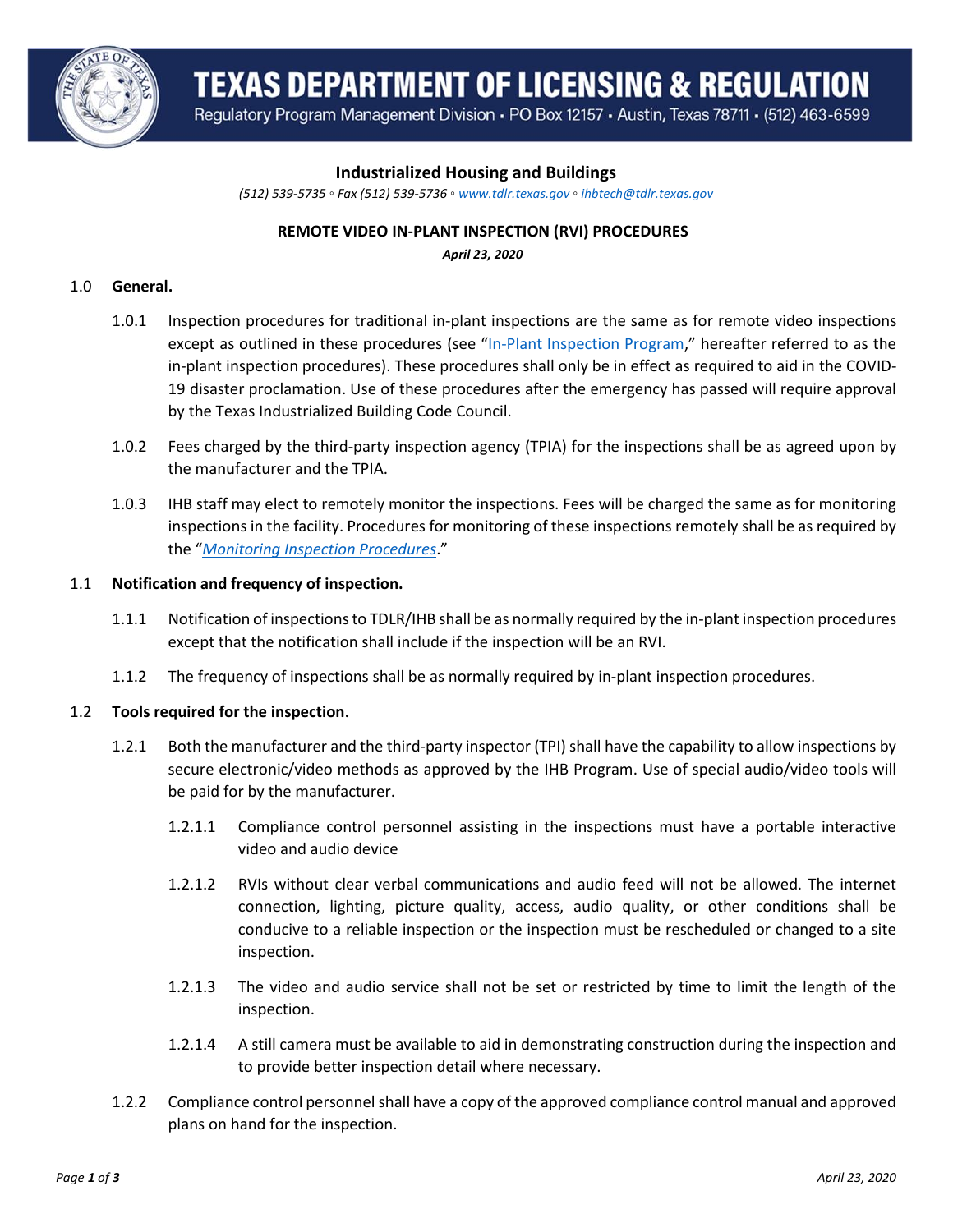- 1.2.3 The compliance control personnel shall have tools on hand as required by the TPI. These tools may include tape measure, level, test equipment, torque wrench, ladder, a gauge to measure the thickness of steel and other metal materials, and other tools as required to facilitate the inspection.
- 1.2.4 The manufacturer shall provide a copy of the legible approved plans and compliance control manual to the TPI a minimum of 1 working day prior to the start of the inspection. The TPIA may require these documents to be provided earlier than 1 working day prior.

# 1.3 **Prior to the day of the inspection.**

- 1.3.1 The manufacturer shall provide the TPI a list of the serial numbers of all units to be inspected during the RVI a minimum of 1 working day prior to the inspection. The list shall also identify the approved plans by model or project number and approval date for each unit that is to be inspected, and the manufacturer shall notify the TPI of any changes in the approved plans or design package at this time.
- 1.3.2 The manufacturer shall provide a copy of all product listings, steel mill reports, and other similar documentation that the TPI may need to conduct the inspection at least 1 working day prior to the inspection.
- 1.3.3 The TPI shall review the plans for the units prior to the start of the inspection to familiarize themselves with the construction that will be inspected.
- 1.4 **Inspection.** Inspection procedures for normal in-plant inspections are effective with the following adjustments.
	- 1.4.1 The manufacturer shall identify people on the plant side who are present for the inspection.
	- 1.4.2 Compliance control personnel shall assist the TPI with the inspection on the plant side and shall comply with all requests of the TPI for visual inspection of any view necessary to perform an adequate inspection. The inspection shall not proceed if compliance control personnel are not available to assist the TPI with the inspection.
	- 1.4.3 The manufacturer and TPI will verify that the video and audio connection is adequate to proceed with the inspection.
	- 1.4.4 The TPI will perform the entrance interview as per the in-plant inspection procedures. Visual verification of the plant facility shall be made to the satisfaction of the TPI.
	- 1.4.5 Plant personnel shall walk through the construction areas showing all units in construction at the plant.
	- 1.4.6 For each unit inspected, the plant personnel will show the serial number on the unit prior to the start of the inspection of the unit and verify that the manufacturer has approved plans for the unit. The TPI will review the compliance control traveler and the energy inspection traveler and verify that these documents are up to date.
		- 1.4.6.1 *The manufacturer shall cease construction of any unit for which approved plans are not available.* Failure to do so could result in having to uncover construction to facilitate the inspection of the unit when the approved plans become available.
	- 1.4.7 The TPI shall direct the inspection and determine what requires closer review/inspection. The TPI must be able to verify that correct materials, fasteners, spacing of fasteners, etc. are being used in accordance with the approved plans, product listings, and mandatory building codes. If testing is required for this inspection, then they will also need to see testing.